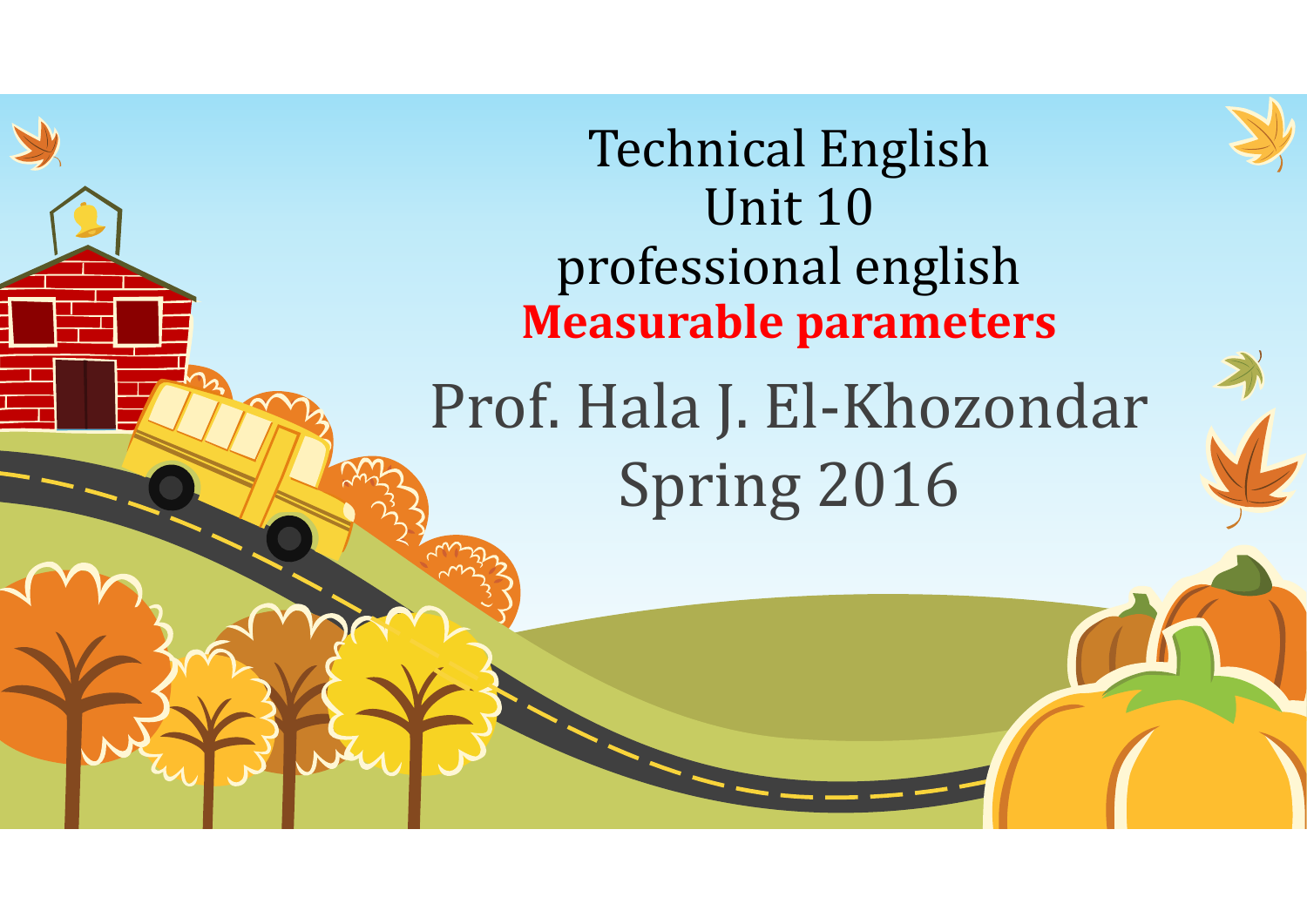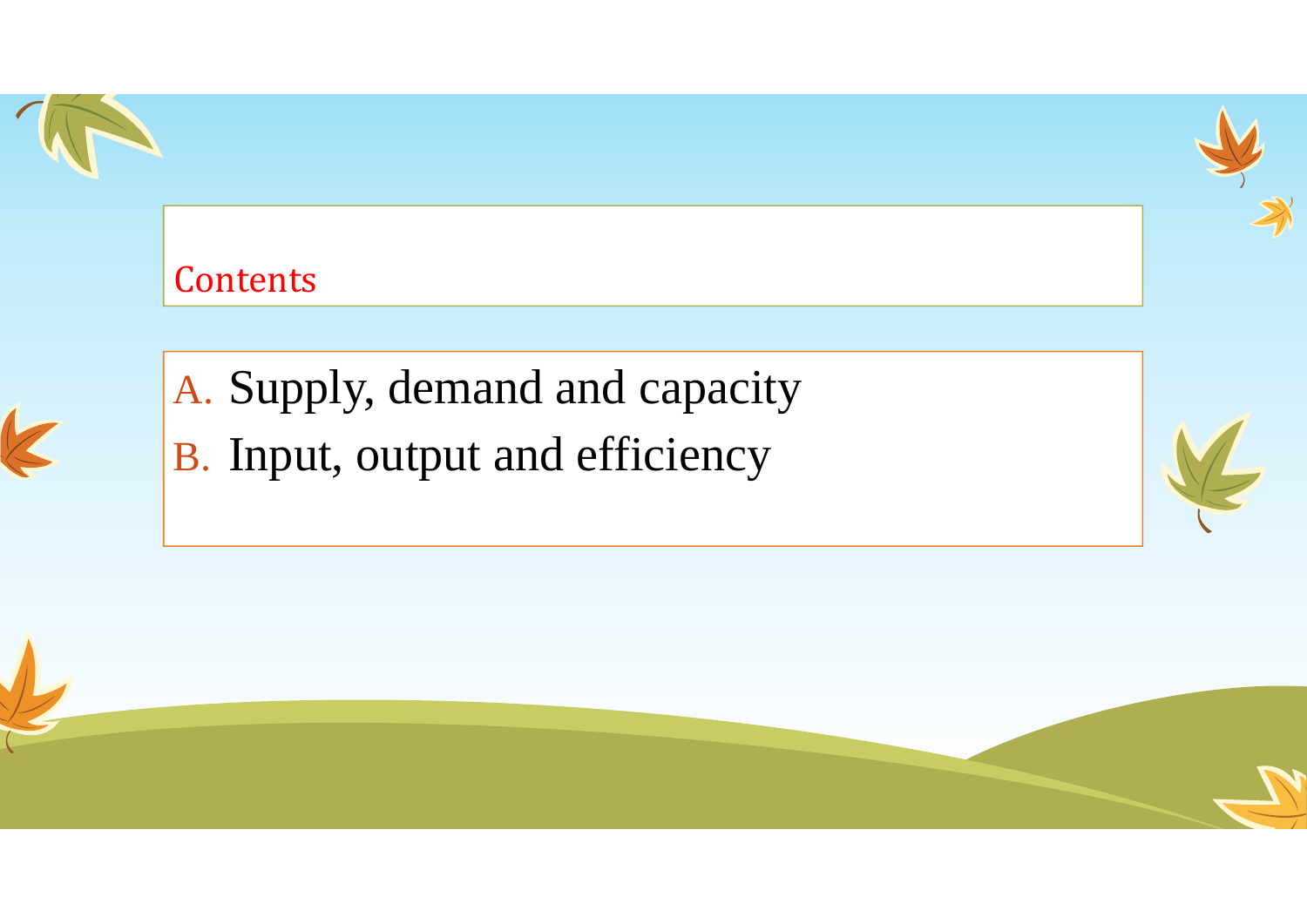## **Supply, demand and capacity**

The article below is from the technology section of a business magazine.

Calculating the **capacity** of an electricity grid -the amount of energy it needs to **supply** to users might seem simple. Just add up the power supplied over a given **period** of time to give the total amount **consumed** by users. Then, divide the **cumulative** amount of power used during the whole period by the number of hours in the period. The result is an **average** level of **consumption** per hour.



But there's one problem with this method -and it's a major one.

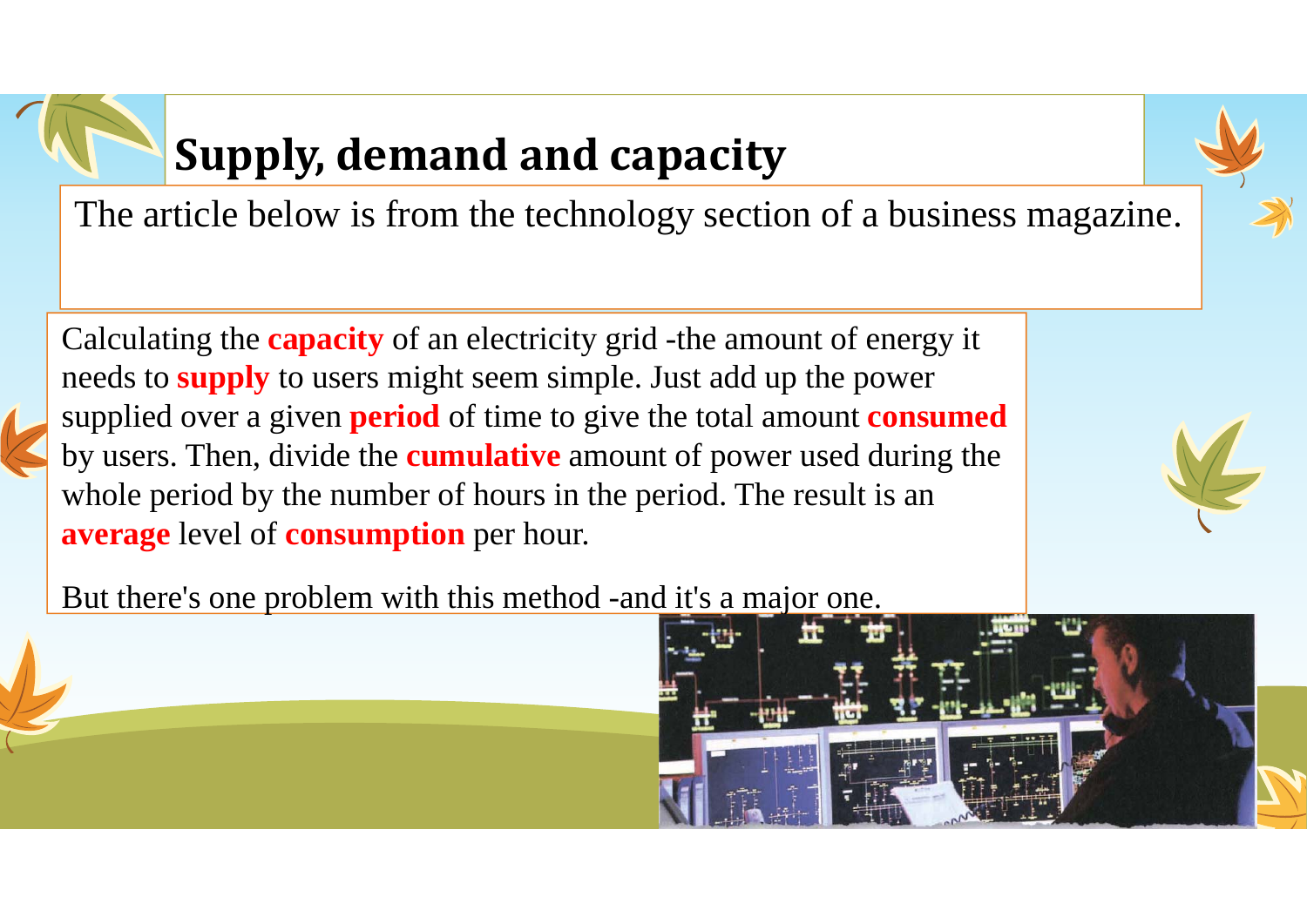The **rate** of power consumption -the amount that's being consumed at <sup>a</sup> particular moment- is not **constant.** In other words, consumption does not stay at the same level all the time. So electricity **supply** requirements cannot simply be **averaged out** over time. People use more power at certain times of day, and less at other times, which means that **demand** for power **fluctuates** significantly. Generally, it rises to <sup>a</sup> maximum in the evening **(peak** demand is at evening mealtimes), and falls to its lowest levels during the night. These **fluctuations** are so big that at **peak times** consumption can be twice as high as it is during **off-peak times.** Clearly, the grid needs to have sufficient capacity to **meet demand** when consumption **peaks.** But since each peak is brief, the grid will only **run to capacity -** at or close to its maximum capability- for <sup>a</sup> few moments each day. This means, most of the time, it has significant **spare capacity.**





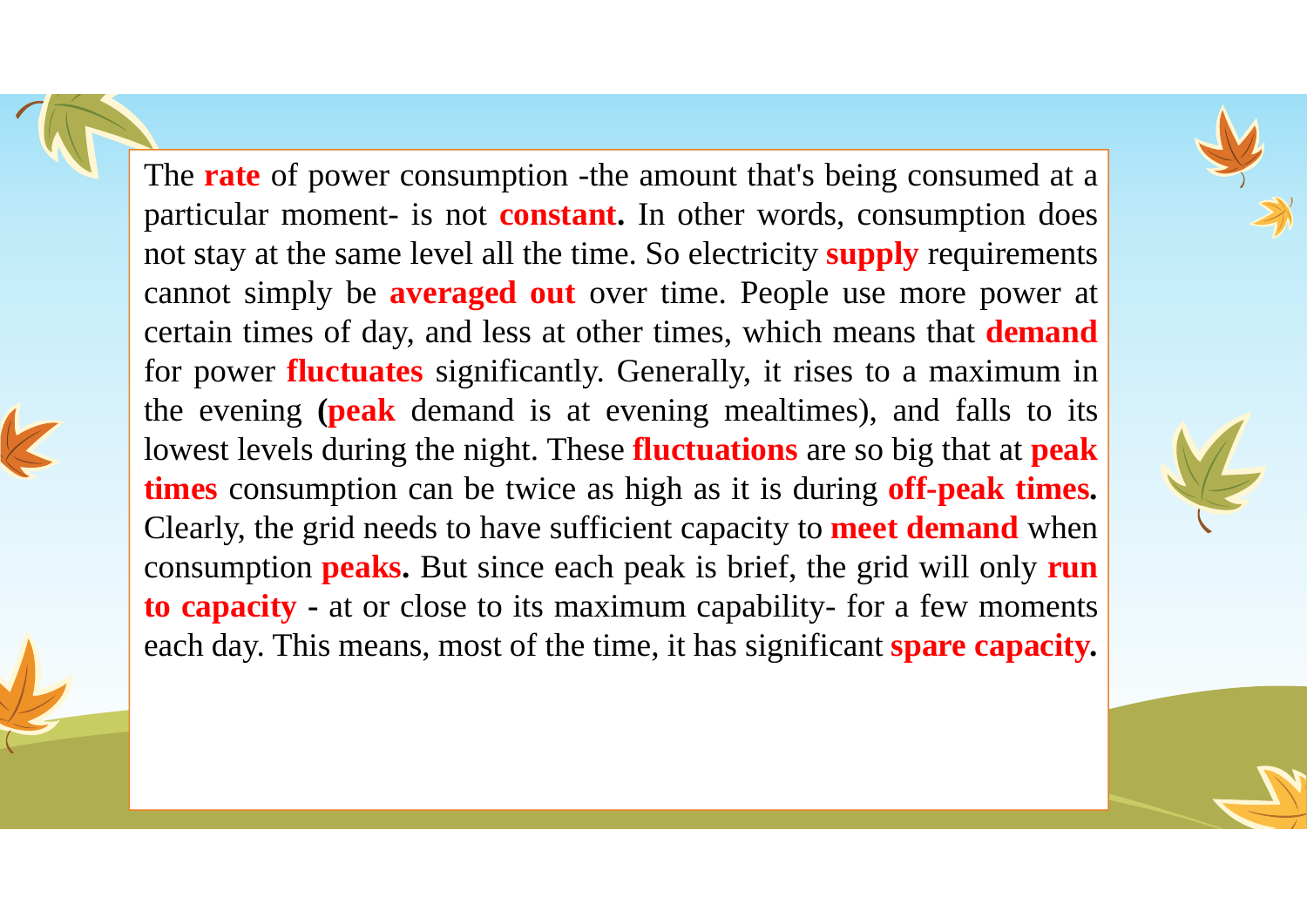## **Input, output and efficiency**

Power lines and transformers are relatively **inefficient,** wasting energy mainly by giving off heat. As a result, there is a difference between **input** - the amount of energy put into the grid by power stations, and **output** - the amount used by consumers. On a typical grid, the difference between input and output is about 7%- there is a 7% energy **loss.** But if electricity is generated at the place where it's consumed, and not transmitted through long-distance power lines, this loss can be avoided. Consequently, locally produced electricity is more **efficient** than grid-supplied power, as there is a **gain in efficiency** of around 7%.

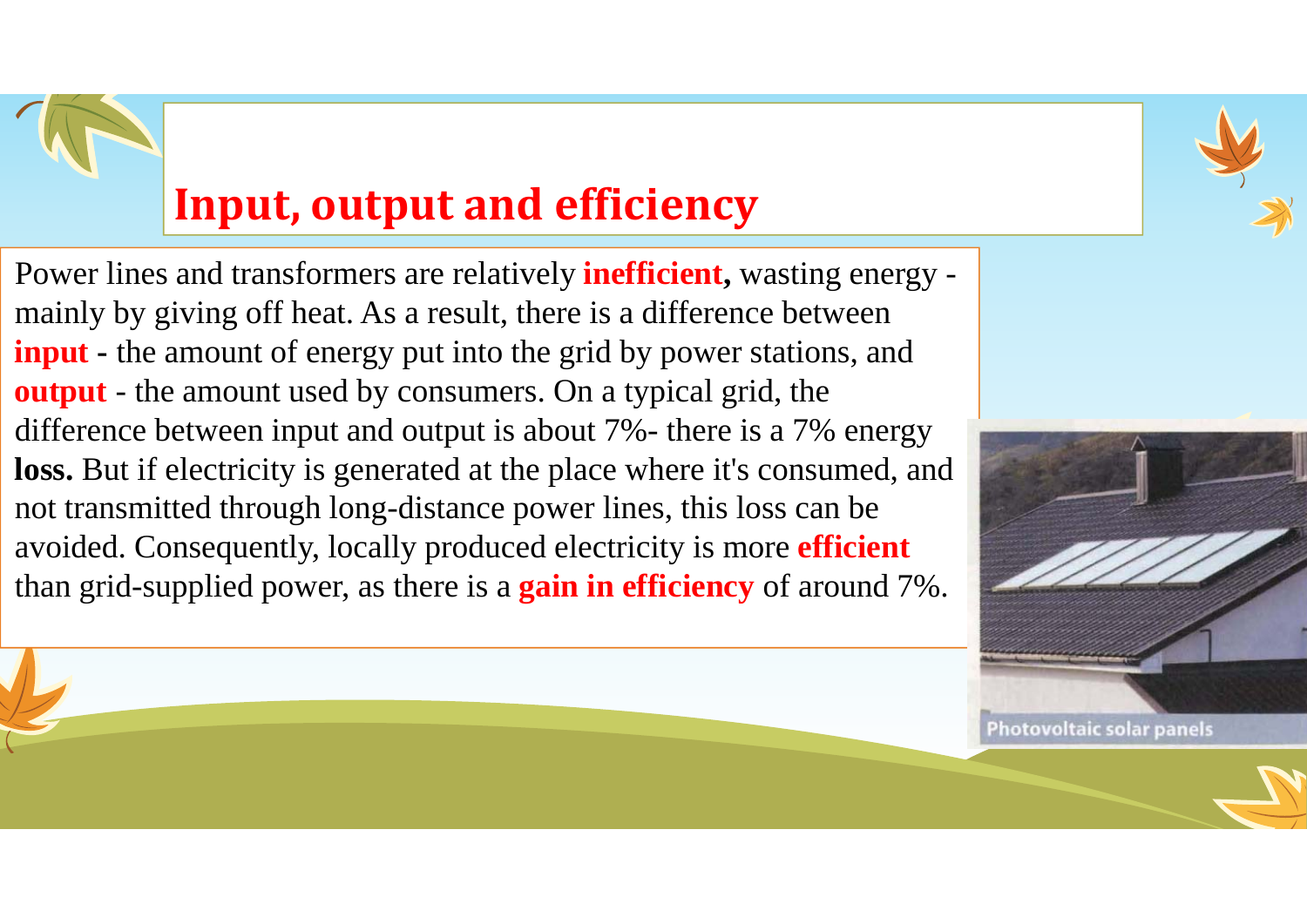One way to produce power locally is with photovoltaic (PVs) - often called solar panels. However, many PV installations are still connected to the electricity grid. This means that when there is **surplus** power – when electricity is being produced by the solar panels faster than it is needed in the home - it is fed into the grid. If consumption **exceeds** production - if electricity is being used in the home faster than the solar panels can produce it then power is taken from the grid. Homes with low consumption may therefore become **net** producers of power, producing more electricity than they consume.

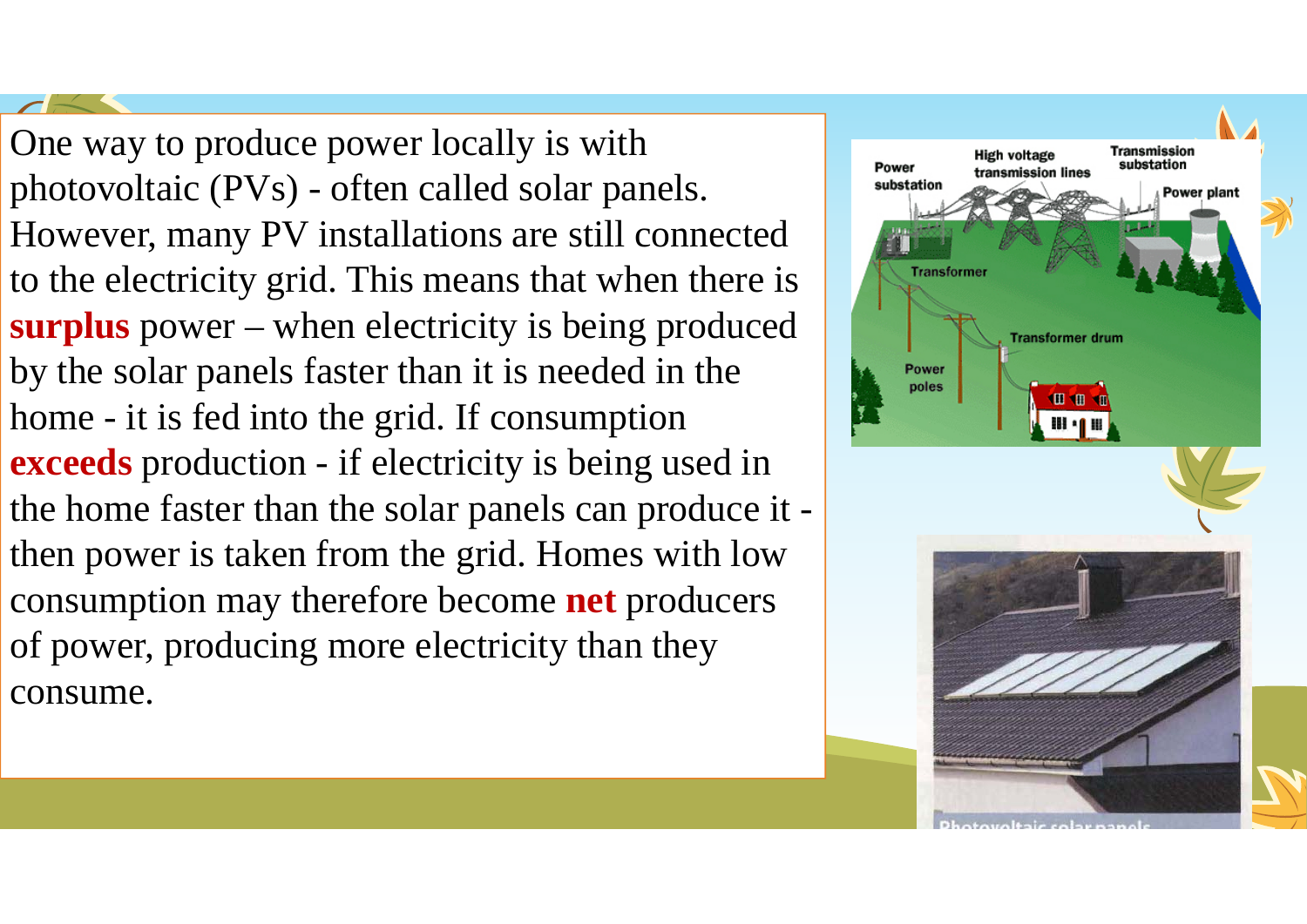10.1 An engineer is talking to a colleague about the design of a fuel tank for a water pump. Complete the explanation using the words in the box. Look at A opposite to help you.

**average capacity constant consume consumption cumulative duration rate** 

it'll (2) ................................. a bit more, sometimes a bit less, depending on the workload. But is 8 hours. The pump will have to be stopped occasionally, to clean the intake filter, needs to be 12 litres, minimum.

1 consumption  $10.1$ 2 consume

3 average 4 duration

5 constant 6 rate

7 cumulative 8 capacity

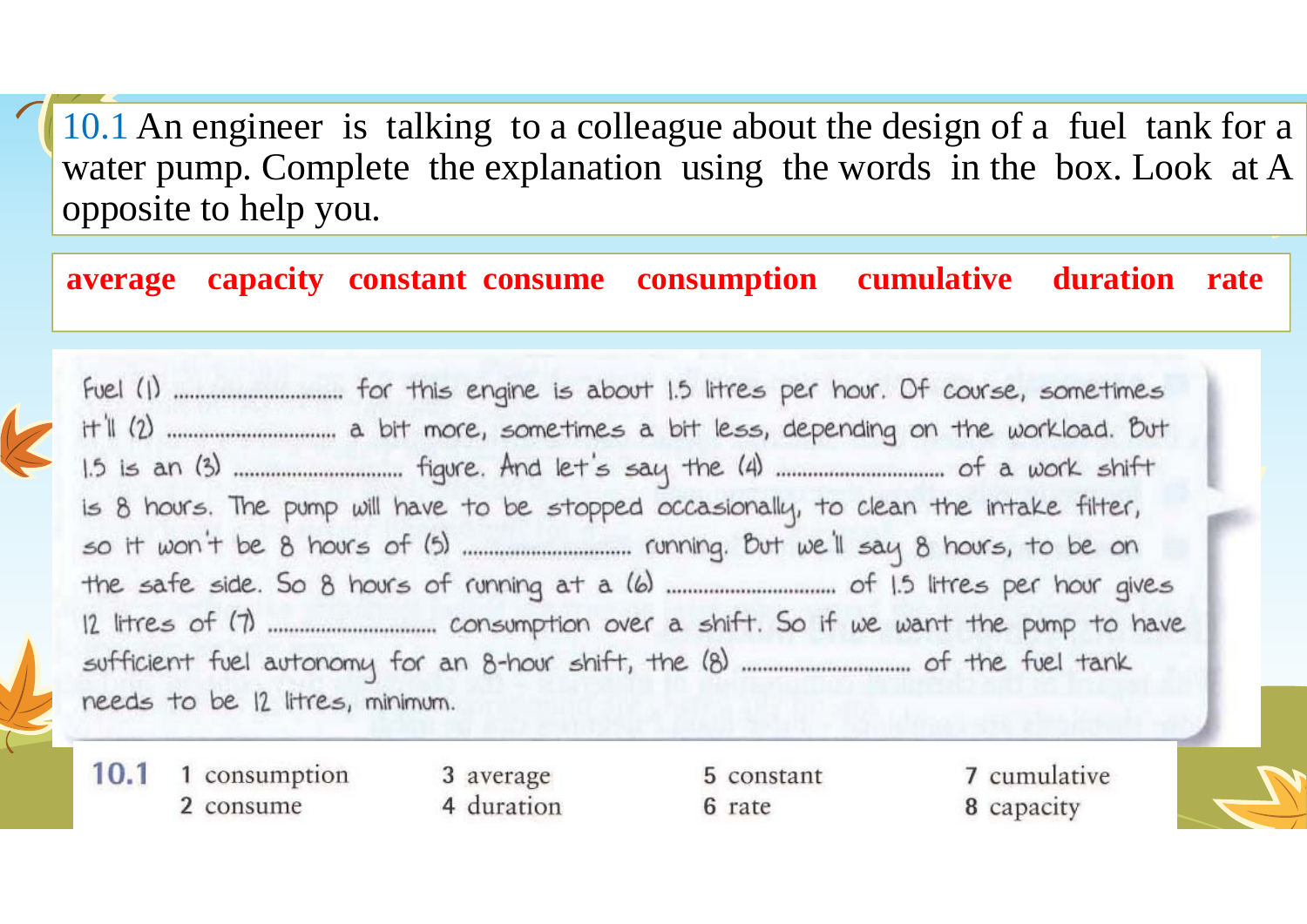10.2 The graph below shows water consumption in <sup>a</sup> washing process at <sup>a</sup> manufacturing plant. Write figures to complete the comments. Look at A opposite to help you.

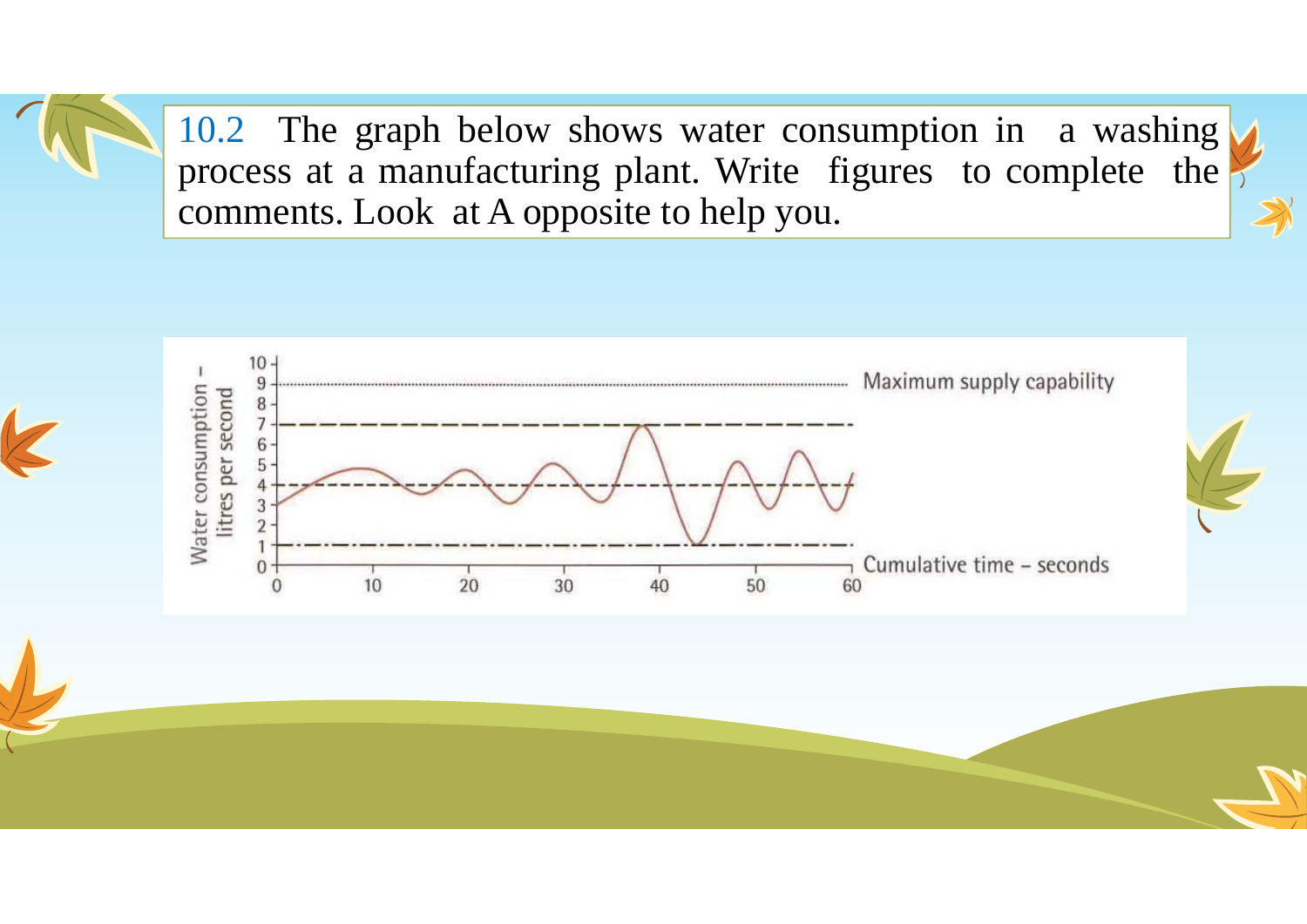

- Water consumption fluctuated between .............. .. and .. .. ... ......... litres 1. $10.2 \quad 11.7$ 3 7  $24$ 49  $5<sub>2</sub>$
- 2.Averaged out over the period shown, consumption was roughly ......... .. ... litres per second.
- 3. Consumption peaked at a rate of .. . ........... .. litres per second.
- 4. If the process ran to capacity, it could use water at a rate of ............. .. litres per second.
- 5. When consumption peaked, the process had spare capacity of ..... ............ litres per second.